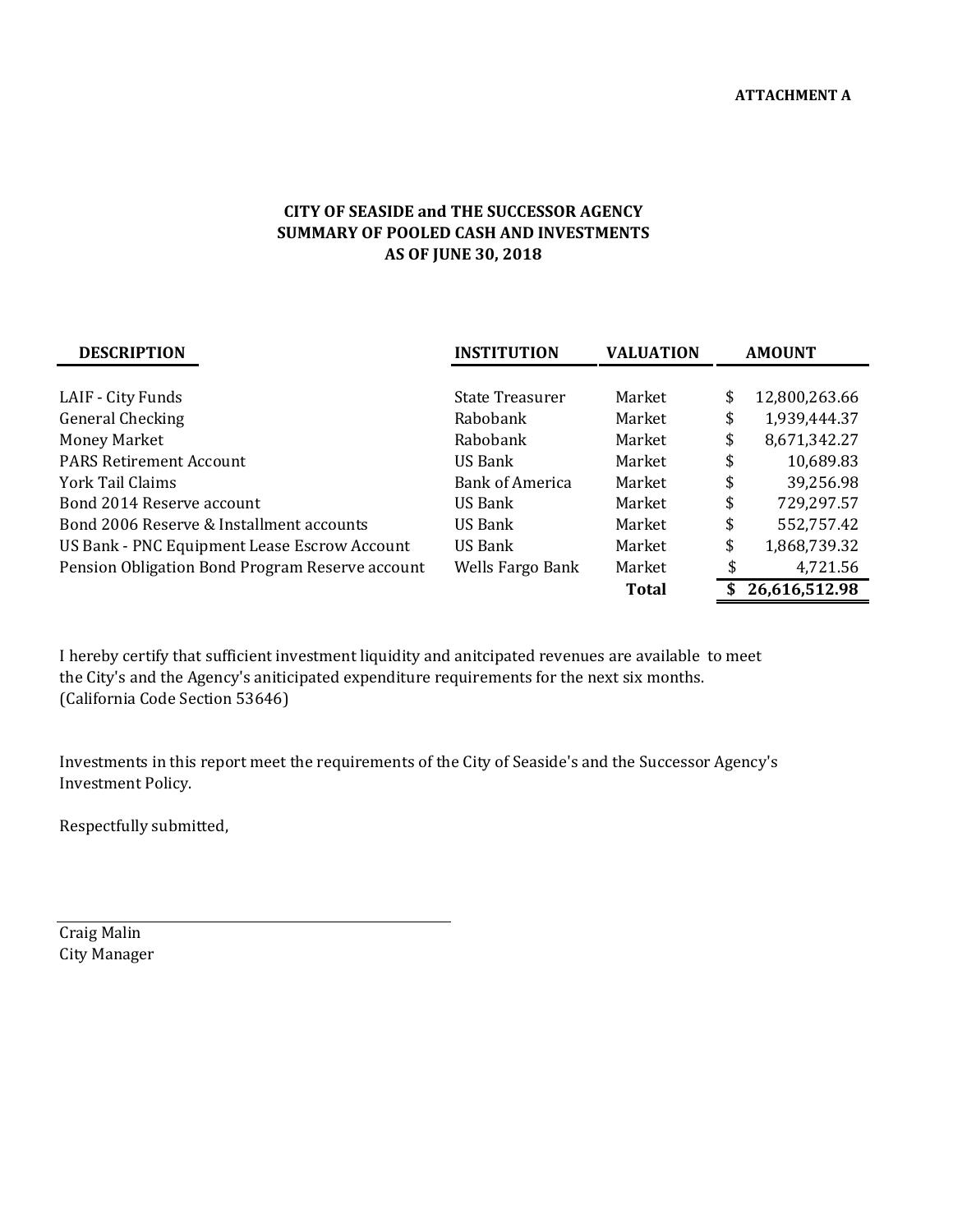## **CITY OF SEASIDE and THE SUCCESSOR AGENCY CASH AND INVESTMENT REPORT - DETAIL AS OF JUNE 30, 2018**

Book % of Market Yield Value Total Value **Investments** State Treasurer LAIF - City Account **1.16% 12,800,263.66 48.09% 12,800,263.66 Checking Account** Rabobank - General Checking **0.00% 1,939,444.37 7.29% 1,939,444.37** Rabobank - Money Market **0.20% 8,671,342.27 32.58% 8,671,342.27** PARS Retirement Account **1.39% 10,689.83 0.04% 10,689.83** Bank of America-York Checking **0.00% 39,256.98 0.15% 39,256.98** US Bank - Redevelopment Agency Merged Area Refunding 2014 Bonds Installment Payment, Reserve **0.00% 729,297.57 2.74% 729,297.57** US Bank - Golf Course 2006 Bonds Installment Payment, Reserve **0.20% 552,757.42 2.08% 552,757.42** US Bank - PNC Equipment Lease Escrow Account **0.20% 1,868,739.32 7.02% 1,868,739.32** Wells Fargo Bank Pension Obligation Bond Program Reserve Account **0.83% 4,721.56 0.02% 4,721.56 Total Cash and Investments 26,616,512.98 100.00% 26,616,512.98**